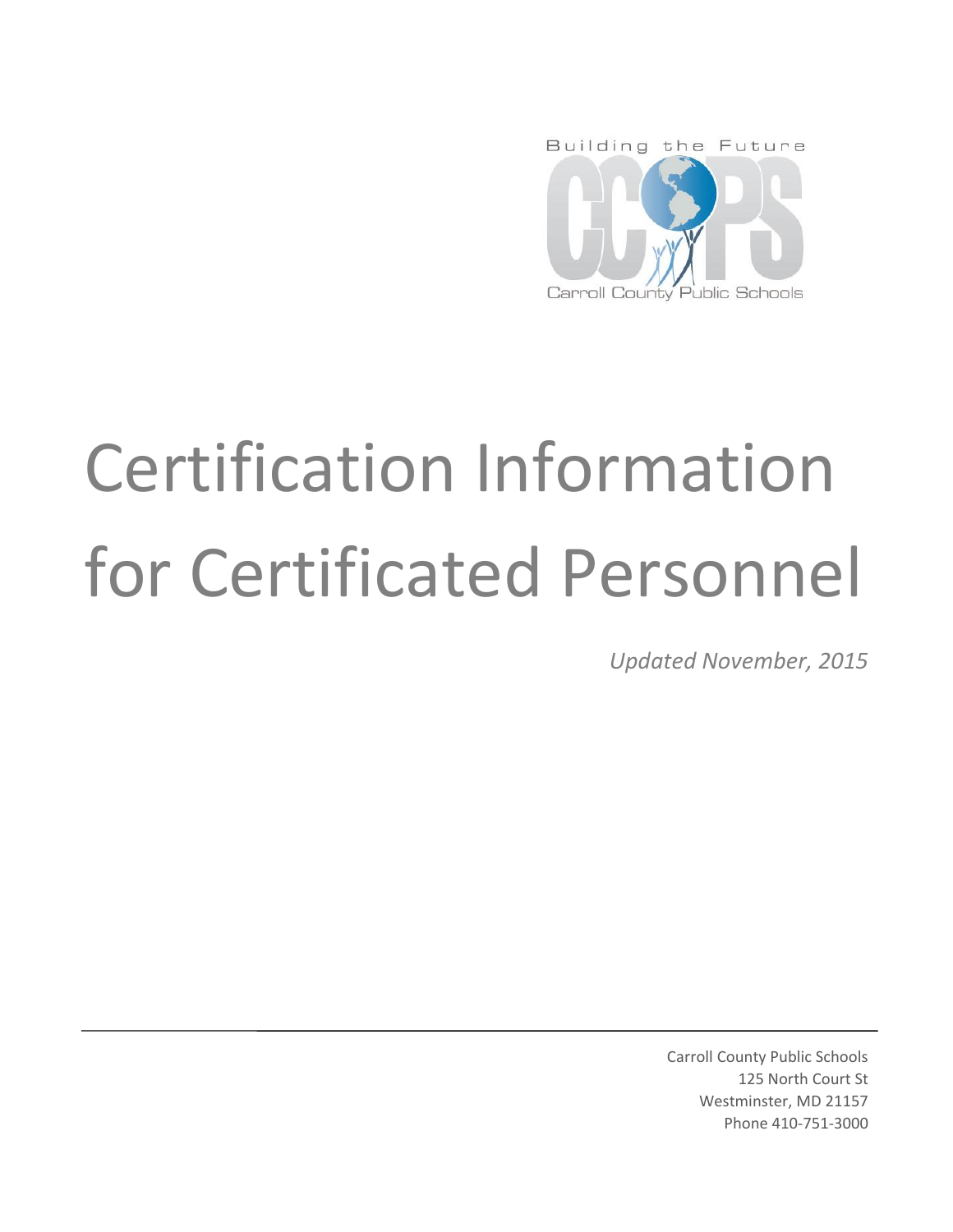## *Introduction – Purpose of Booklet*

This booklet is to help you better understand the certification process. We hope it provides answers to your Maryland teacher certification questions. Areas addressed are:

- Importance of knowing where your teaching certificate is located
- Clarification regarding the information on your teaching certificate
- Requirements for certificate renewal
- Acceptable credit and the process for program and course work approval
- Requirements for course work in reading
- Process for requesting an evaluation of course work needed to add an additional endorsement to your teaching certificate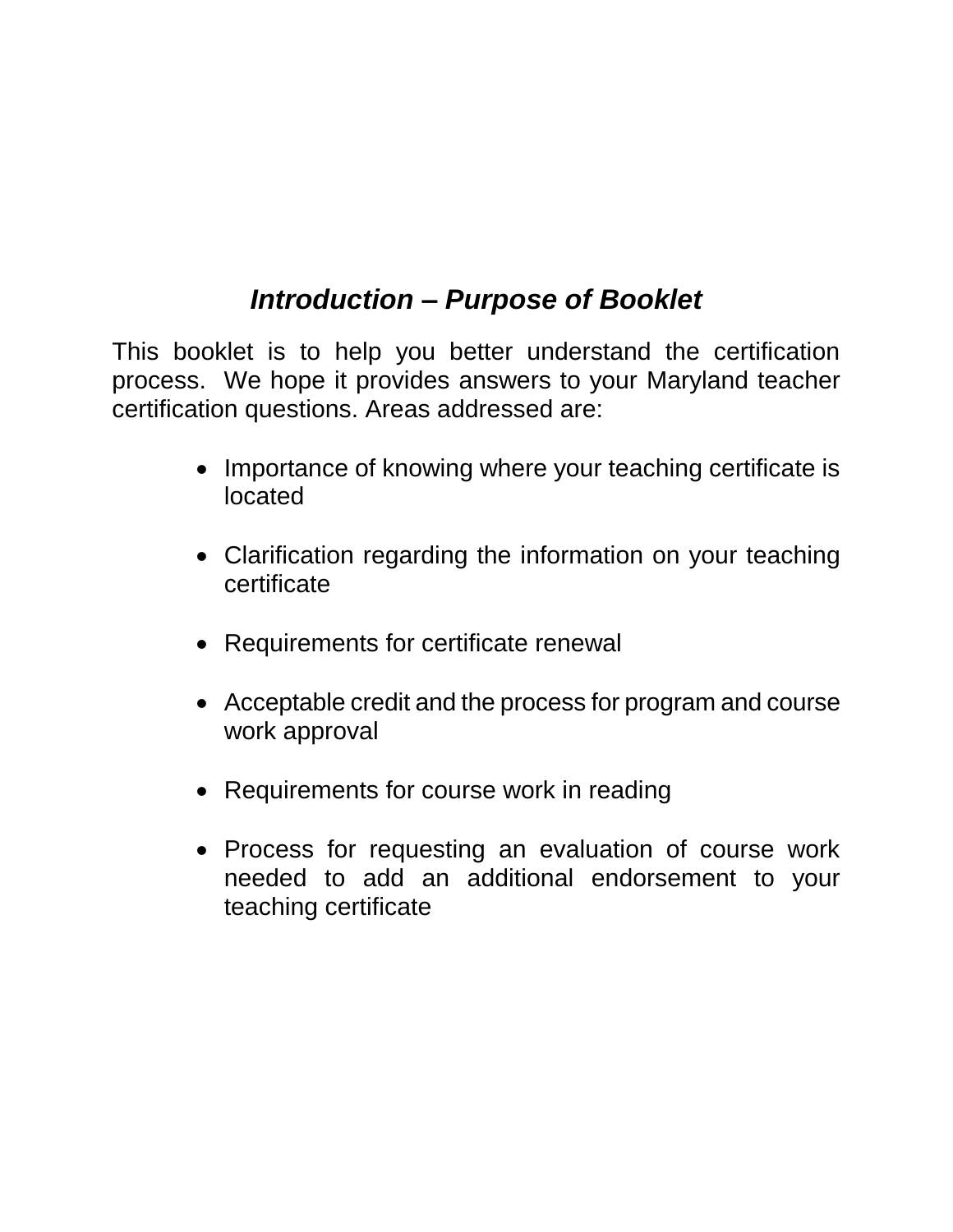## *Table of Contents*

| Reading Course Work Requirements  10    |  |
|-----------------------------------------|--|
|                                         |  |
|                                         |  |
| Maryland Teacher Certification Tests 14 |  |
|                                         |  |

Rev.7/2007; 2/2012; 11/2015 P:\Personnel\Handbooks\certification.doc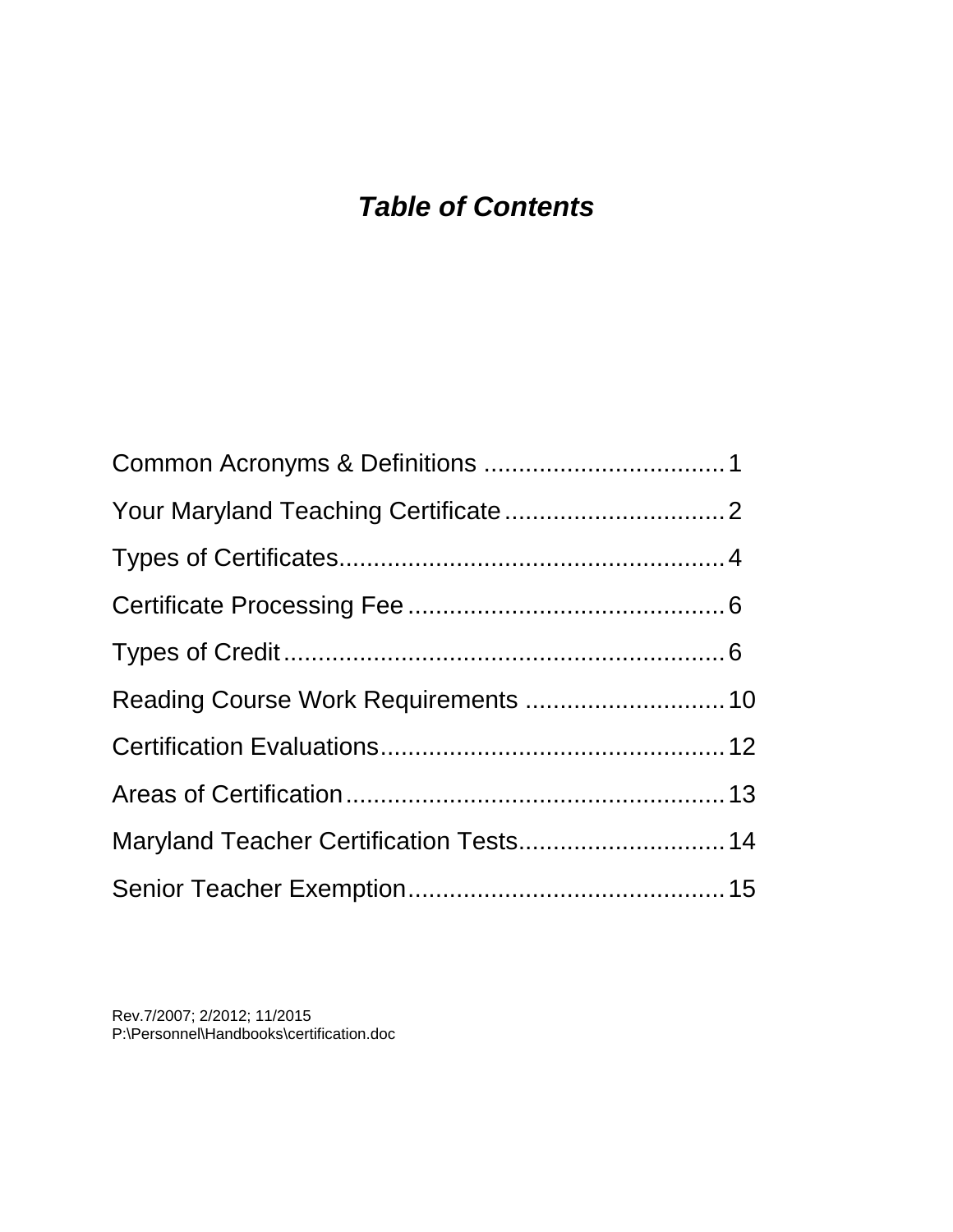# *Common Acronyms & Definitions*

| <b>APC</b>               | <b>Advanced Professional Certificate</b>                |
|--------------------------|---------------------------------------------------------|
| <b>CCPS</b>              | <b>Carroll County Public Schools</b>                    |
| <b>COMAR</b>             | Code of Maryland Regulation                             |
| <b>CPD</b>               | <b>Continuing Professional Development</b>              |
| <b>ETS</b>               | <b>Educational Testing Service</b>                      |
| <b>IHE</b>               | Institute of Higher Education                           |
| <b>LSS</b>               | Local School System                                     |
| <b>MAP</b>               | Maryland Approved Program                               |
| <b>MSDE</b>              | Maryland State Department of Education                  |
| <b>NBPTS</b>             | National Board for Professional Teaching Standards      |
| <b>NCATE</b>             | National Council for Accreditation of Teacher Education |
| <b>PRAXIS I &amp; II</b> | <b>Teacher Certification Tests</b>                      |
| <b>PEC</b>               | <b>Professional Eligibility Certificate</b>             |
| <b>RC</b>                | <b>Renewal Credit</b>                                   |
| SPC I (or SP1)           | <b>Standard Professional I Certificate</b>              |
| SPC II (or SP2)          | <b>Standard Professional II Certificate</b>             |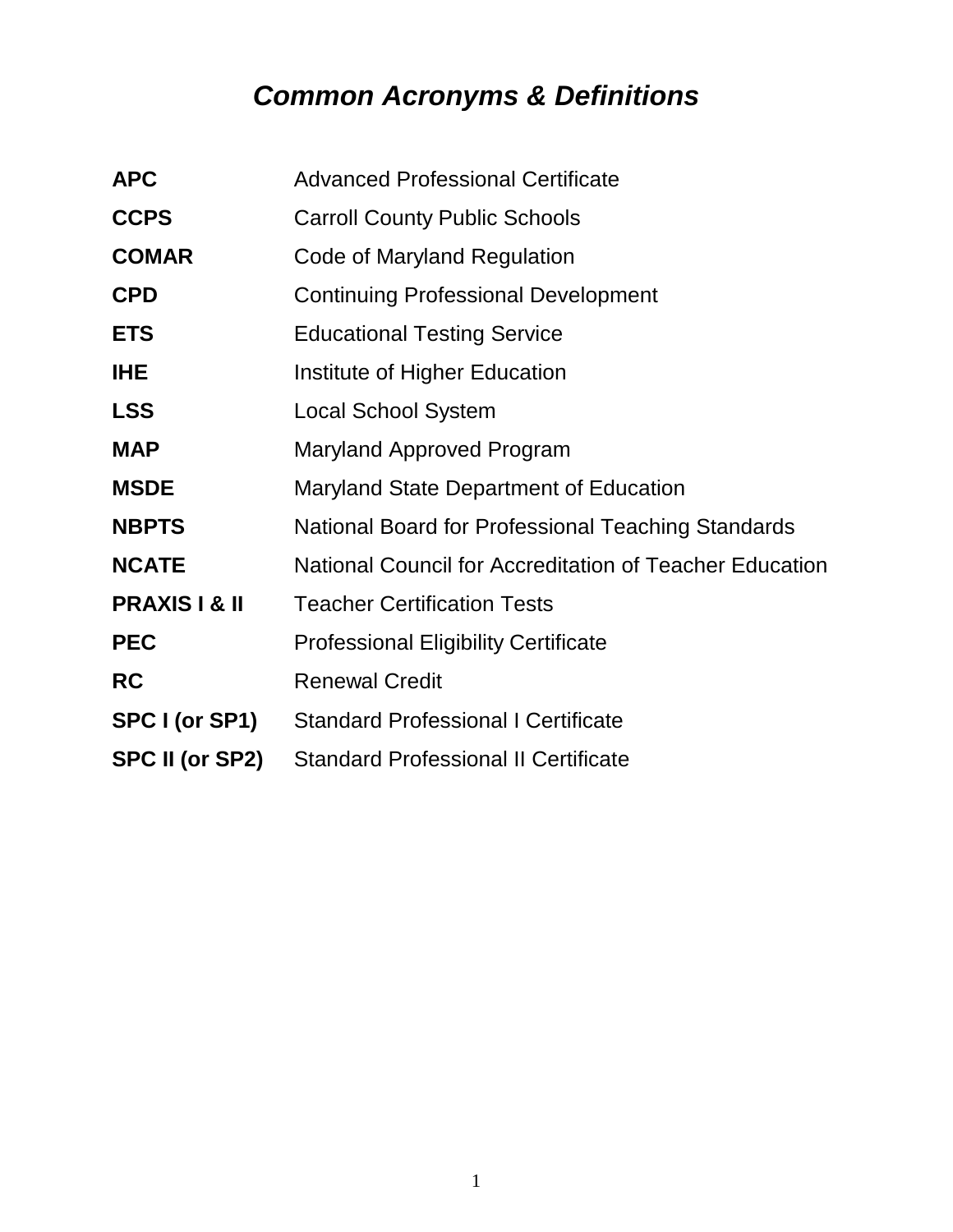## *Your Maryland Teaching Certificate*

A Maryland teaching certificate is a **license** to teach in an accredited public school in the state of Maryland.

As with all licenses, the Maryland teaching certificate should be treated as an important document. Maintain it where it can be referenced easily, or file it in a secure, but accessible location for future reference. The certificate states, "**It is the responsibility of the holder of this certificate to know the current certification requirements and to renew this certificate prior to the expiration date."**

Maryland teaching certificates have issuance dates of either January 1 or July 1 and expiration dates of either December 31 or June 30.

Contracted teachers and specialists employed in the public school systems of Maryland are required to hold a Maryland certificate or license. A certificate is also required of each administrator and supervisor in a position directly related to the instructional program.

The following sample certificate provides an explanation for the notations on the certificate.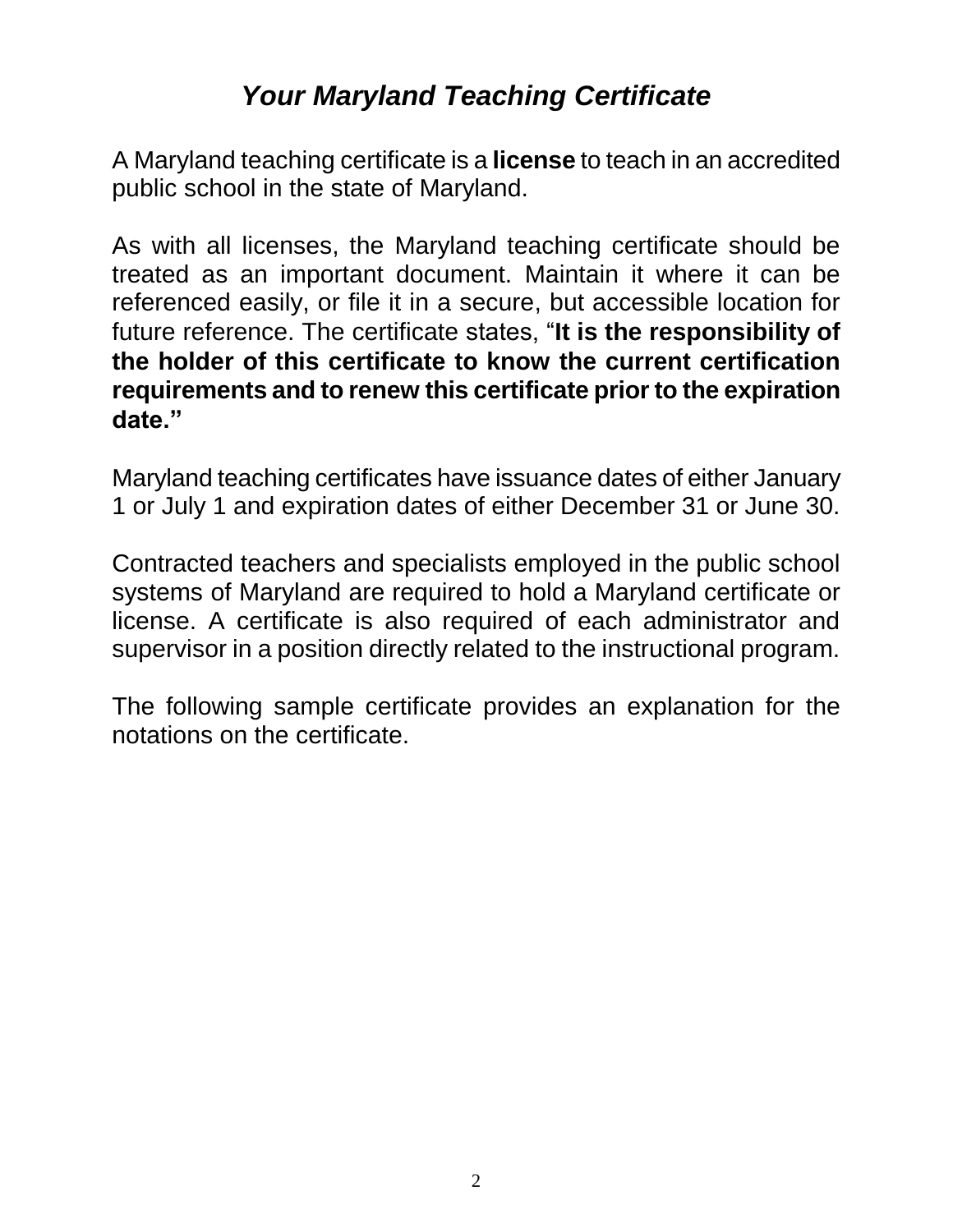|                                                                                                                                                                                |                                     | <b>MARYLAND EDUCATOR CERTIFICATE</b>                           |                                                                            |  |
|--------------------------------------------------------------------------------------------------------------------------------------------------------------------------------|-------------------------------------|----------------------------------------------------------------|----------------------------------------------------------------------------|--|
| <b>TRAININGFIVE TEST</b>                                                                                                                                                       |                                     |                                                                |                                                                            |  |
| is issued this certificate on the basis of having met the legal<br>requirements in the State of Maryland.                                                                      |                                     |                                                                |                                                                            |  |
| <b>EDUCATOR ID</b><br>4569                                                                                                                                                     | <b>HIGHEST DEGREE</b><br>Bachelor's | <b>TYPE</b><br>Advanced Professional Certificate               | <b>VALID</b><br>7/1/2015 - 6/30/2020                                       |  |
|                                                                                                                                                                                |                                     | <b>CERTIFICATION AREAS</b><br>Early Childhood Education PreK-3 |                                                                            |  |
|                                                                                                                                                                                |                                     | Elementary Education 1-6                                       |                                                                            |  |
|                                                                                                                                                                                |                                     |                                                                |                                                                            |  |
|                                                                                                                                                                                |                                     | <b>ANCILLARY CREDITS</b>                                       |                                                                            |  |
| Reading 12                                                                                                                                                                     |                                     |                                                                |                                                                            |  |
| <b>Special Education</b>                                                                                                                                                       |                                     |                                                                |                                                                            |  |
| It is the responsibility of the holder of this<br>certificate to know the current certification<br>requirements and to renew this certificate<br>prior to the expiration date. |                                     |                                                                | Given at Baltimore, Maryland, by<br><b>State Superintendent of Schools</b> |  |

EDUCATOR ID- The last four (4) digits of the certificate holder's social security number. Some certificates may be preceded by '06', which is the local school system number for Carroll County Public Schools. As of June 2015, this information is no longer utilized.

HIGHEST DEGREE- Indicates the highest degree earned or conferred. It consists of High School, Bachelor's, Master's, Educational Specialist, or Doctorate.

TYPE- This is the type of certificate held. Certificate types are: Professional Eligibility, Standard Professional I, Standard Professional II, Advanced Professional Certificate, Conditional Non-Degree, and Conditional Degree Certificate.

VALID- The last block indicates the validity period of the certificate. This is when the certificate started and the last date this certificate is valid.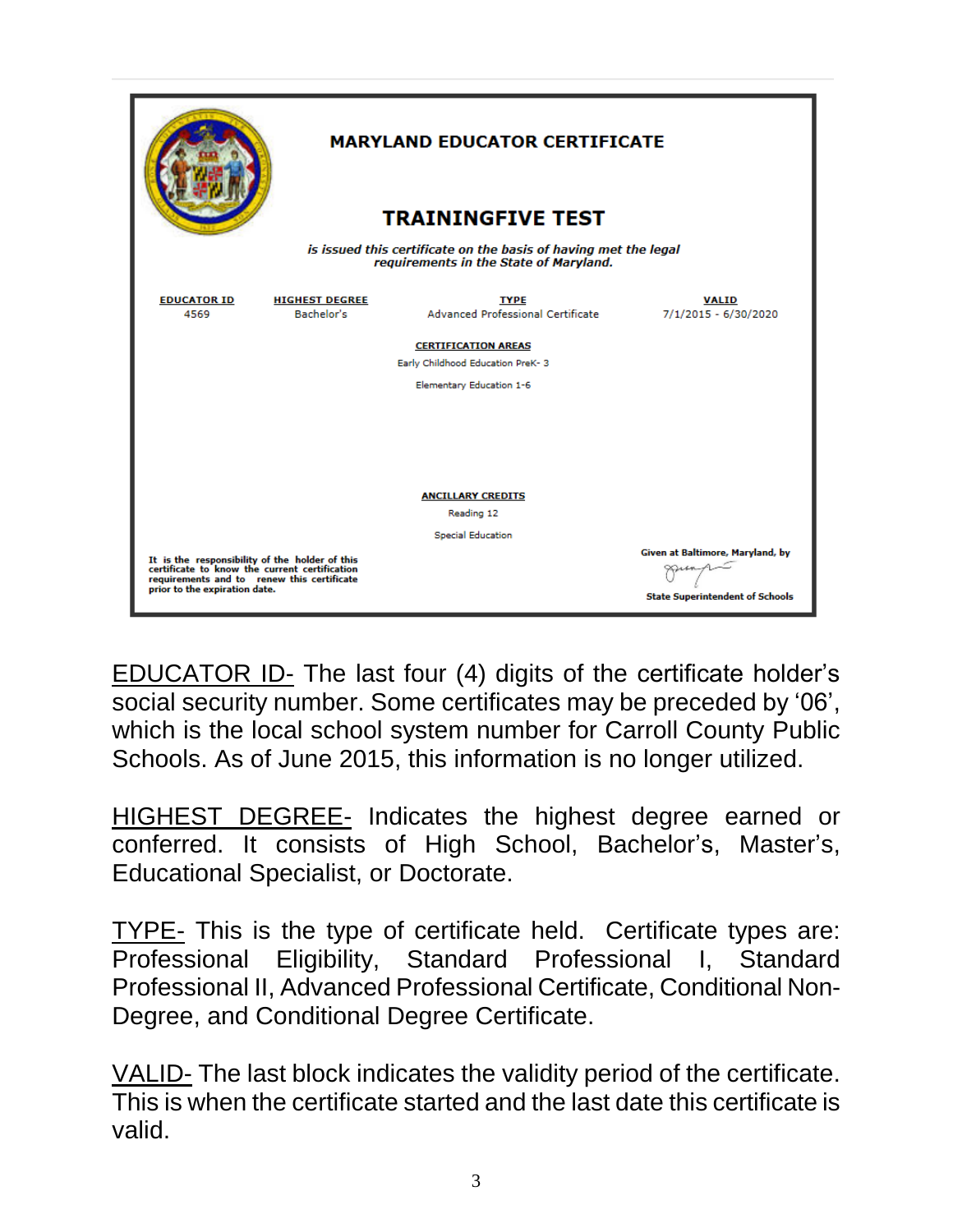CERTIFICATION AREAS- Listed in the center of the document are the endorsement areas held by the certificate holder – Certification Areas. (See page 13-14 for Endorsement Areas)

ANCILLARY CREDITS- The certificate may also reflect ancillary credits, which indicate that the certificate holder has completed the state required reading coursework and special education coursework, if applicable. (See page 10 for Reading Requirements)

## *Types of Certificates*

Certification regulations can be revised frequently. The following information includes certification regulations that are currently in effect.

- **Professional Eligibility Certificate (PEC)** Valid for five (5) years and renewable for additional five (5) year periods. A PEC is issued to an applicant who meets all certification requirements and is not currently a contracted teacher or specialist employed in a Maryland school system. A PEC becomes invalid upon issuance of a standard teaching certificate.
- **Standard Professional Certificate I (SPC I)** Valid for five (5) years. Issued at the request of the LSS to an individual employed under a Maryland contract. This certificate is renewable only one (1) time at the request of the LSS for an individual, who due to a break in service did not meet the experience requirement to move to the SPC II. The applicant must still present six (6) semester hours of acceptable credit to receive the renewed SPC I for five (5) years.

**Exception:** A teacher holding a master's degree prior to the issuance of the SPC I who earns six credits within five (5) years prior to the expiration of the SPCI does not need another six (6) credits to be issued the SPC II or APC unless reading course work is needed.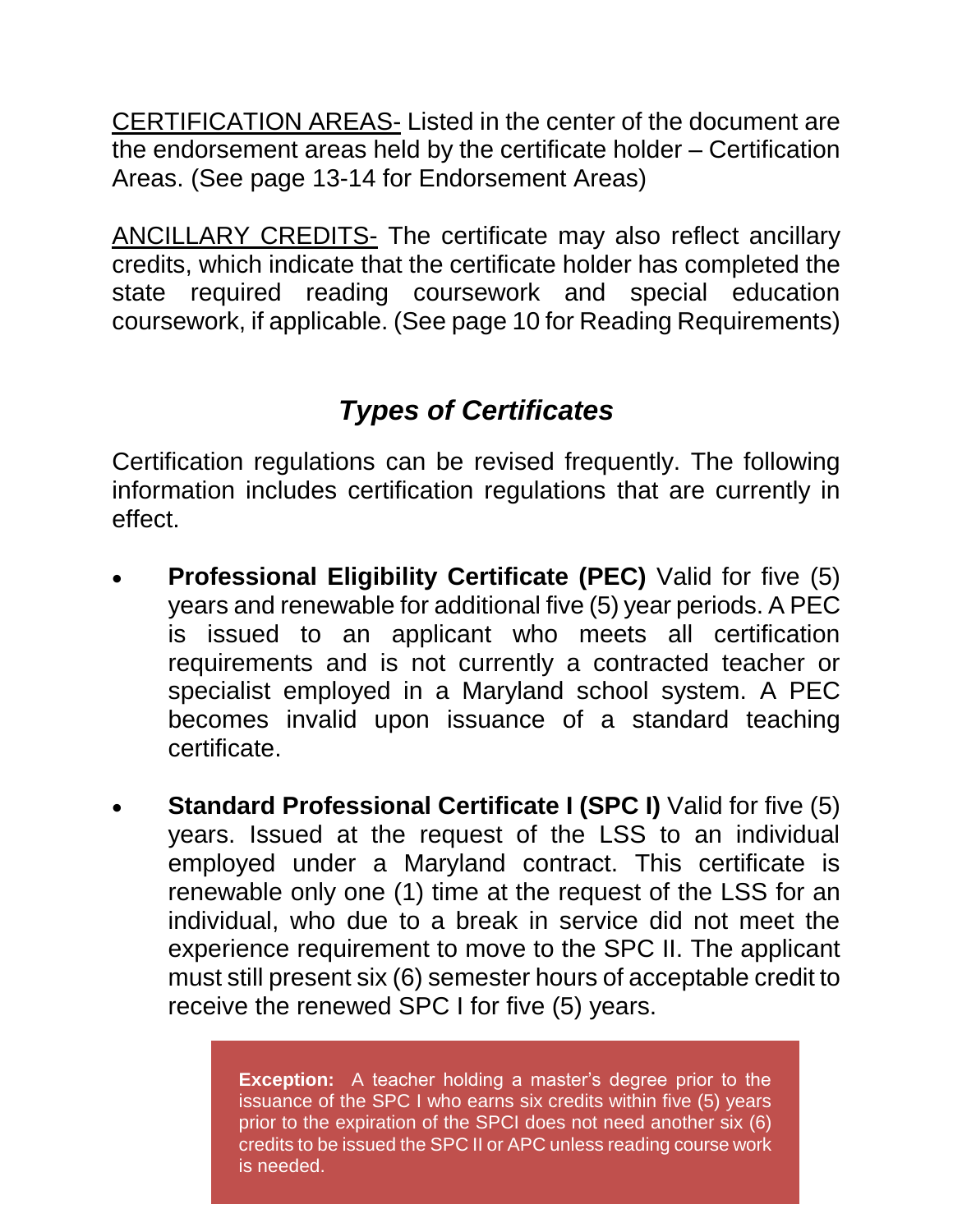- **Standard Professional Certificate II (SPC II)** Valid for five (5) years. Issued to an individual who has completed the SPC I certificate and presents verification of three (3) years of satisfactory professional school related experience and six (6) semester hours of acceptable credit, but has not yet achieved a Master's degree or the Master's equivalency.
- **Advanced Professional Certificate (APC)** Valid for five (5) years. Coursework requirements are:
	- Master's degree, including six (6) credits earned within five (5) years of the issuance of the APC.

#### -OR-

 Verification of the completion of an approved 36 semester hour credit program. The 36 credit program must consist of a minimum of 21 graduate credits from an accredited IHE. The remaining 15 semester hours may be a combination of approved MSDE in-service credit, post-baccalaureate undergraduate semester hour credit, and/or graduate semester hour credit. At least six (6) credits must be completed within five (5) years prior to the issuance of the requested APC.

#### -OR-

 National Board Certification with 12 semester hours of graduate credit earned after the conferral of a bachelor's degree.

**In addition to the coursework options mentioned above, the individual must verify three (3) years of satisfactory teaching experience.**

 **Conditional Certificate** Valid for two (2) years. Issued at the request of the local school system for an individual who does not meet all certification requirements for a professional certificate. MSDE limits the number of Conditional Certificates an individual may receive. The number of Conditional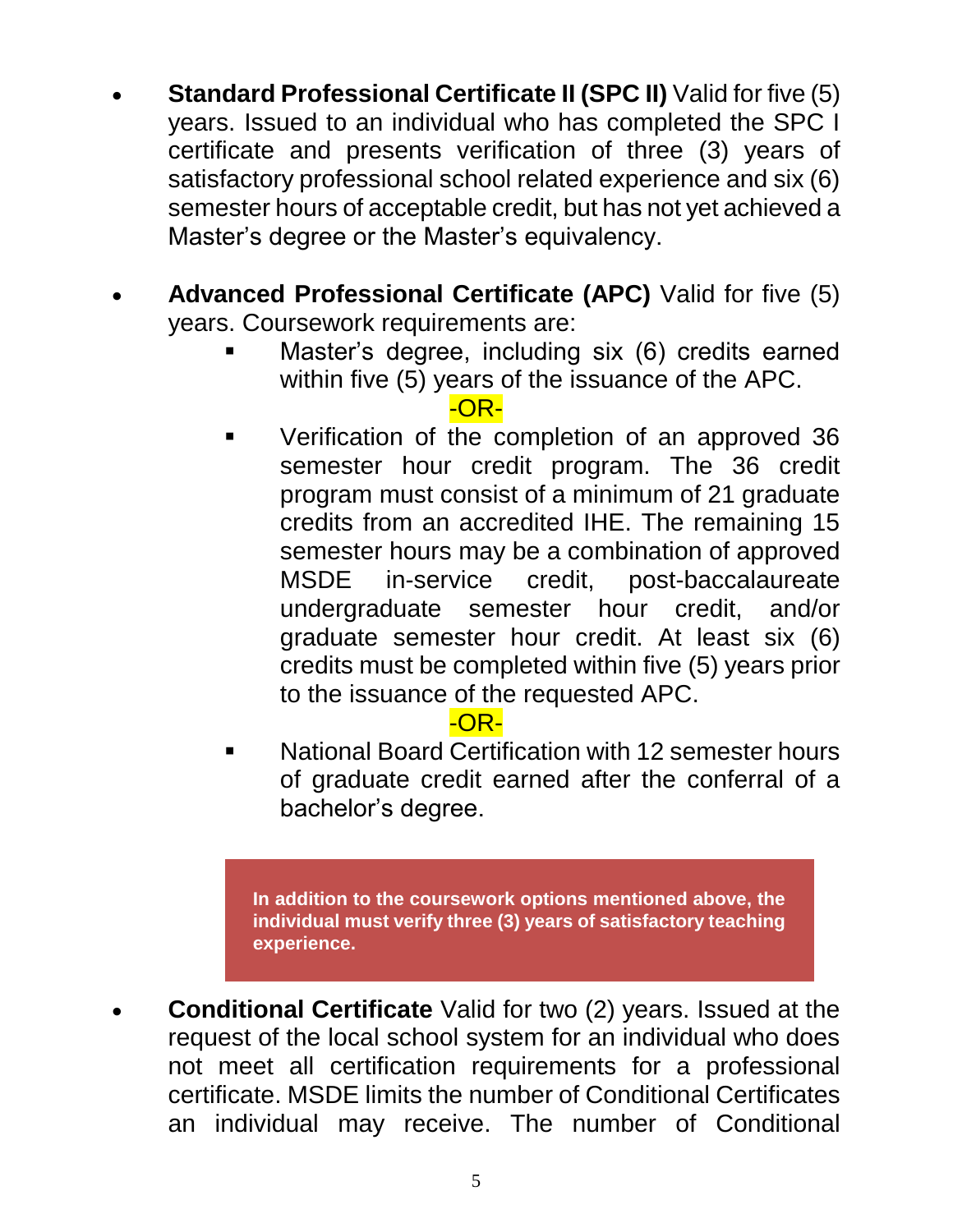Certificate renewals depends upon the specific unfulfilled requirements. Teachers cannot receive tenure while holding conditional certification.

## *Certificate Processing Fee*

MSDE requires a certificate processing fee for the following:

- $\blacksquare$  Initial certification
- Changes in certificate type
- Certificate renewal

As long as you are under contract and continuously employed with a LSS, renewal requests and changes/additions to certificates are made through your LSS. This includes teachers on Board approved leaves of absences. An individual on a Board approved leave of absence must send the \$10.00 certification fee in the form of a check or money order made payable to CCPS in order for the certificate to be processed.

## *Types of Credit*

*What is acceptable credit?* Acceptable credit is defined as approved credit taken at a regionally accredited IHE or through MSDE in service credit. Course work must relate to teaching or work assignment, or to another subject area of certification. Courses must carry a grade of "C" or above or "pass" and must be earned within five (5) years immediately preceding the date on which the certificate is issued or endorsement is requested.

*What is MSDE/CPD In-service Credit?* These are continuing professional development credit(s) (CPD) received upon successful completion of an MSDE workshop or other activity approved by the CCPS Office of Staff Development. Information regarding these workshops can be obtained through the Office of Staff Development at 410-751-3067.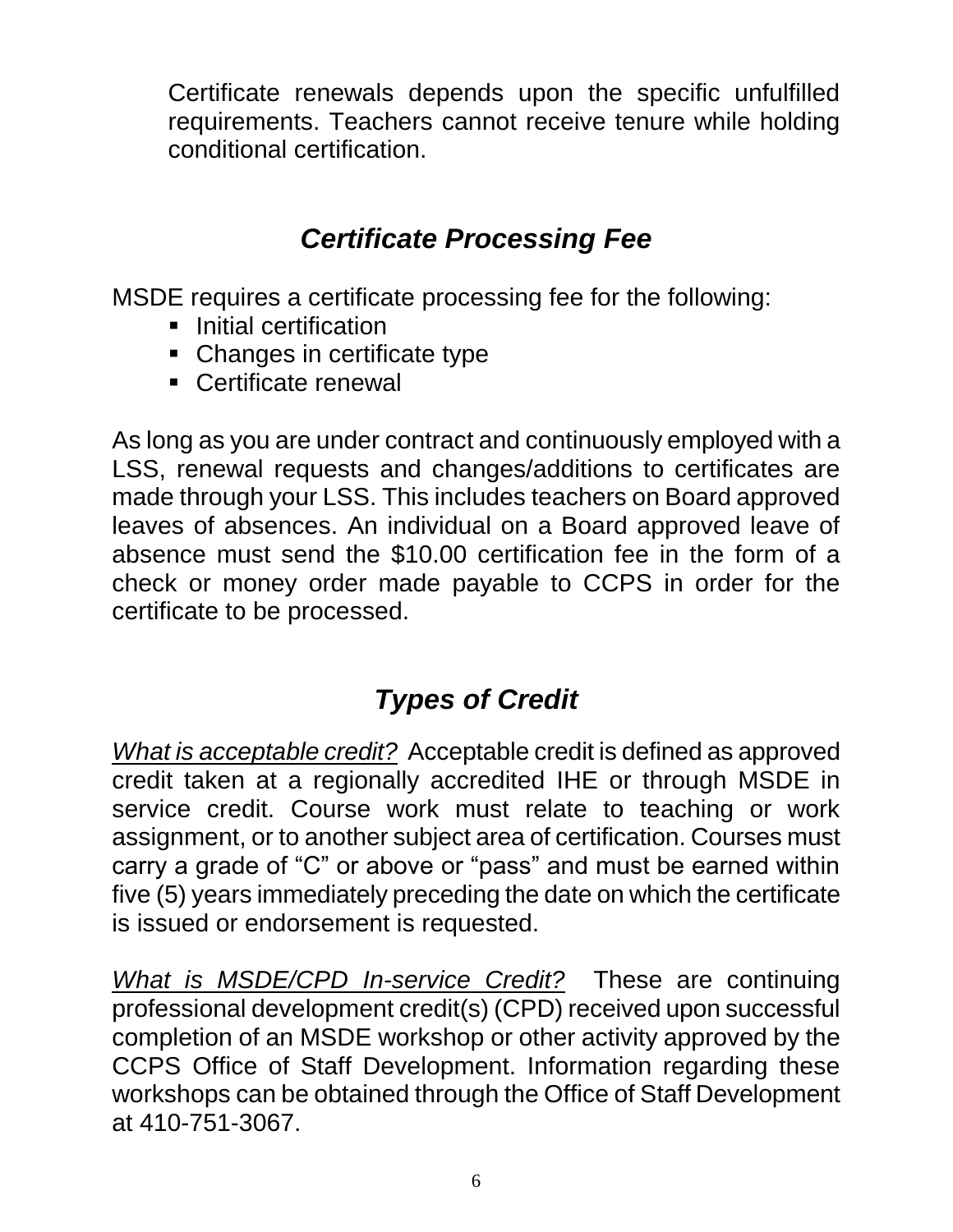*Video, Online & Correspondence Courses-*These courses may be acceptable for certification and/or salary purposes if offered for undergraduate or graduate credit by regionally accredited institutions. To ensure this type of course work is acceptable, you may submit photocopies of the course registration form and course description to the Department of Human Resources for prior approval before registering for the course.

*Renewal of the APC-* Renewal of the APC requires successful completion of six (6) acceptable credits. Credits can be earned through:

- College course work
- MSDE in-service credits
- RC for equivalent professional activities

*Renewal Credit for APC Certificate Holders-* Renewal credit (RC) may be earned for experiences that reflect professional growth and may be applied to the *renewal* of the five (5) year APC. RC is approved by the immediate supervisor or administrator.

### *Criteria for Renewal Credits:*

- All courses or activities for RC must be discussed and approved by your immediate supervisor or administrator prior to enrollment or participation and should support the goals of your professional development.
- In-county workshops/committee activities held during the workday are not eligible for RC.
- Routine school and/or feeder committee work is not eligible for RC.
- Activities should have a direct impact on/or relationship to your job responsibilities, such as, delivery of instruction in the classroom.
- Except for NBPTS certification, no more than three (3) credits may be earned in a renewal period for any single activity.
- RC is issued and approved by the certificate holder's supervisor or administrator.
- Fifteen (15) hours engaged in an activity is equivalent to one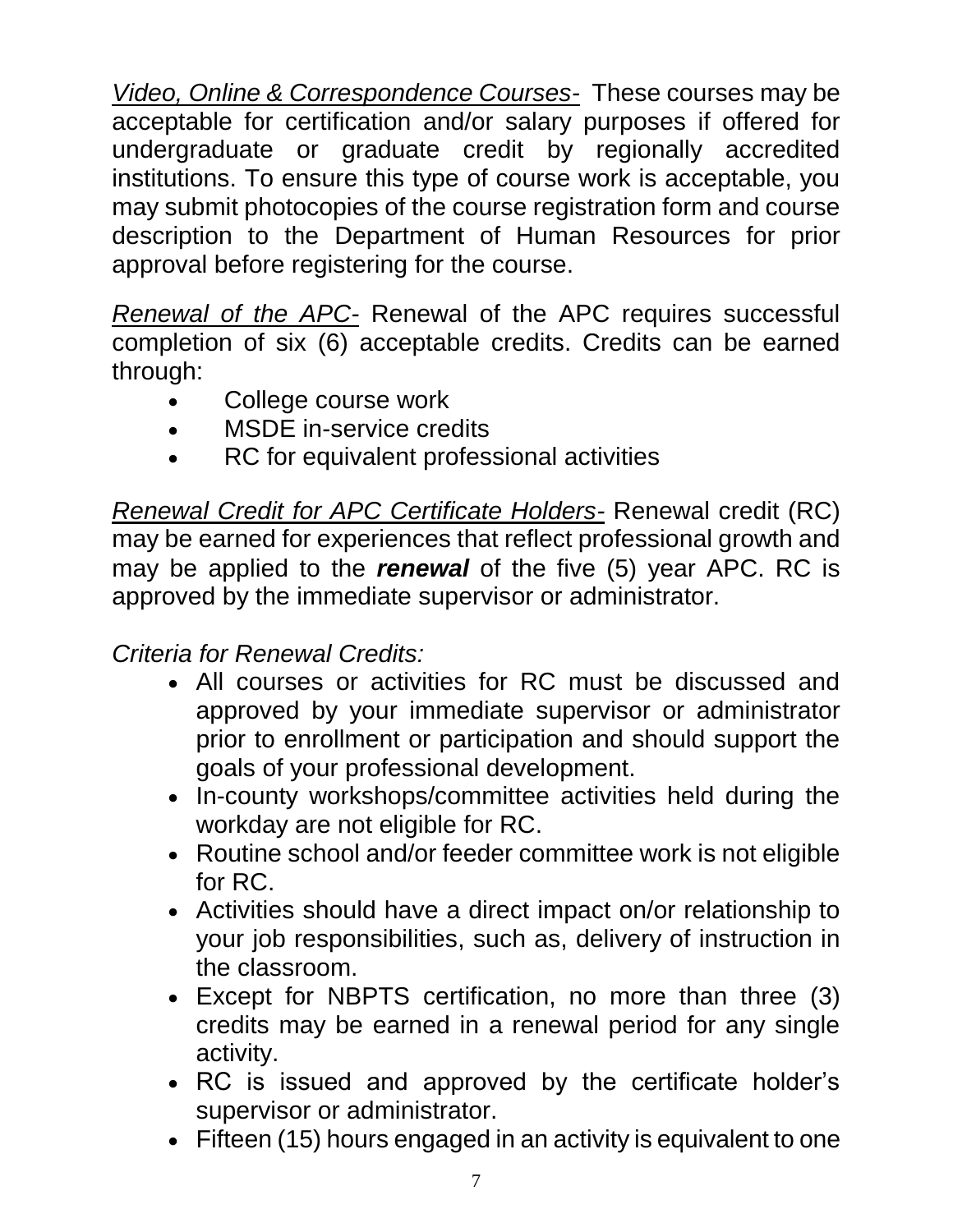(1) RC. A minimum of eight (8) hours is required in any one activity for the issuance of  $\frac{1}{2}$  RC.

| Approved Activities In Lieu of College Courses or MSDE Credit<br>A maximum of three (3) RCs may be applied per area to the PDP                                                                    | <b>RC</b><br><b>MIN-MAX</b> |
|---------------------------------------------------------------------------------------------------------------------------------------------------------------------------------------------------|-----------------------------|
| Teaching college/in service courses. RC based on semester<br>hour credits earned by student.                                                                                                      | $1 - 3$                     |
| Auditing college courses. RC based on semester hours allowed<br>for credit earning students.                                                                                                      | $1 - 3$                     |
| Authorship (articles must relate to content area or educational<br>issues and be published in a state or national professional<br>publication)                                                    | 3                           |
| Curriculum development or revision. RC to be determined by<br>content area supervisor.                                                                                                            | $1 - 3$                     |
| Attending planned lecture series related to content area. 15 hrs.<br>Lecture $=$ 1 RC (use published hours for series to compute RC)                                                              | $1 - 3$                     |
| Serving as chairperson or officer of state, regional, or national<br>professional organization. RC based on documented hours.<br>15 hrs. $= 1 RC$                                                 | $1 - 3$                     |
| Supervising a student teacher.                                                                                                                                                                    | 3                           |
| Mentoring or peer coaching. One (1) RC per year                                                                                                                                                   | $1 - 3$                     |
| Serving on committees such as school system committees,<br>national conferences, Middle States Evaluation Committees,<br>etc. 15 hrs. $=$ 1 RC (must be relevant to position or school<br>issues) | $1 - 3$                     |
| Internships and non-credit bearing courses. (private industry<br>included) $15$ hrs. = 1 RC                                                                                                       | $1 - 3$                     |
| CCPS or MSDE Steering or Planning Committees or Boards.<br>15 hrs. $= 1 RC$                                                                                                                       | $1 - 3$                     |
| Attendance at state or national conferences. Accumulate hours<br>at a single conference to maximum of 45 hrs. $=$ 3 RC                                                                            | $.5 - 3$                    |
| School Leaders Licensure Assessment (SLLA)                                                                                                                                                        | 1                           |
| Consultant activities. 15 hrs. $=$ 1 RC (must be relevant to<br>position or school issues)                                                                                                        | $1 - 3$                     |
| Participation in the NBPTS Certification Program                                                                                                                                                  | $3-6$                       |
| Activities, which have been approved by supervisor<br>or<br>administrator in advance.                                                                                                             | $1 - 3$                     |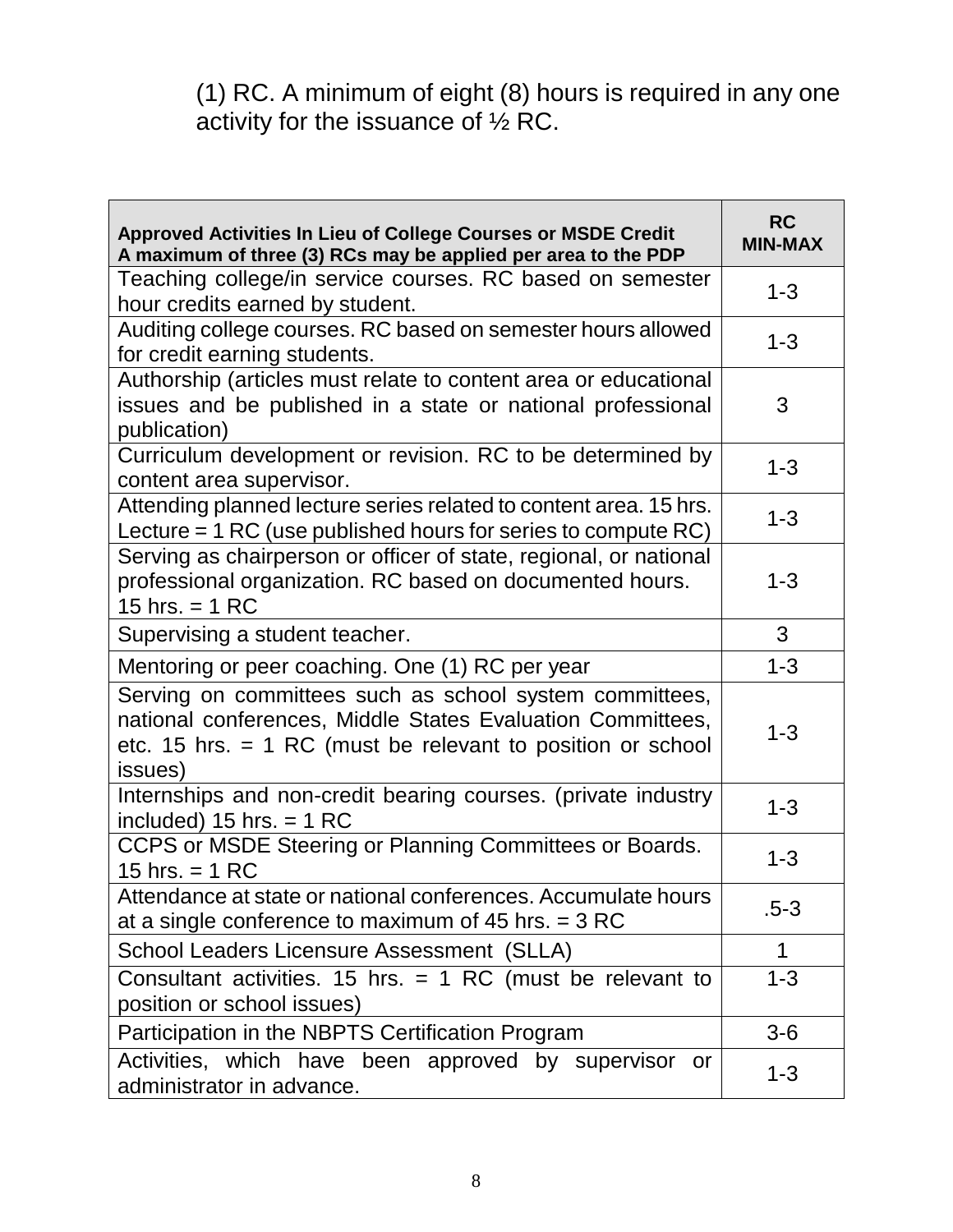*Submitting Credit-* It is the employee's responsibility to maintain an accurate record of post-baccalaureate work with the Department of Human Resources. Credit must be reported by submitting *official* transcripts. IHE, such as college and universities, do not typically forward official transcripts unless requested by the student. MSDE in-service transcripts are not always sent to the Department of Human Resources automatically. Be certain to check with the instructor to ensure this documentation is forwarded to the Department of Human Resources and obtain a copy **from the instructor** for your own records. All employees can review their coursework on file by logging into the Human Resources Center via the web portal. Upon resignation or retirement, transcripts or MSDE credits are no longer maintained in your Human Resources file.

Changes in degree status must be verified by an official transcript documenting the date the degree was conferred. A letter from the college or university verifying completion of degree requirements is not acceptable for certification purposes. Records cannot be updated and certification requests will not be processed without official documentation.

*Official Transcripts-* An official transcript is a dated transcript bearing the seal of the IHE or appropriate color-coding, and is signed or stamped by the registrar. Photocopies will not be accepted. A transcript appearing to have been modified will not be accepted. Etranscripts are acceptable if directly received in the Department of Human Resources and authenticated by the university or approved third party.

*Foreign Transcripts-* College credit earned from an institution outside of the United States requires an official transcript from the college or university, and a course-by-course evaluation from an agency approved by MSDE. **Both MSDE and CCPS will accept coursework only as designated by the** *approved* **evaluating agency.** A list of approved agencies is available from the MSDE website at [www.mdcert.org](http://www.mdcert.org/)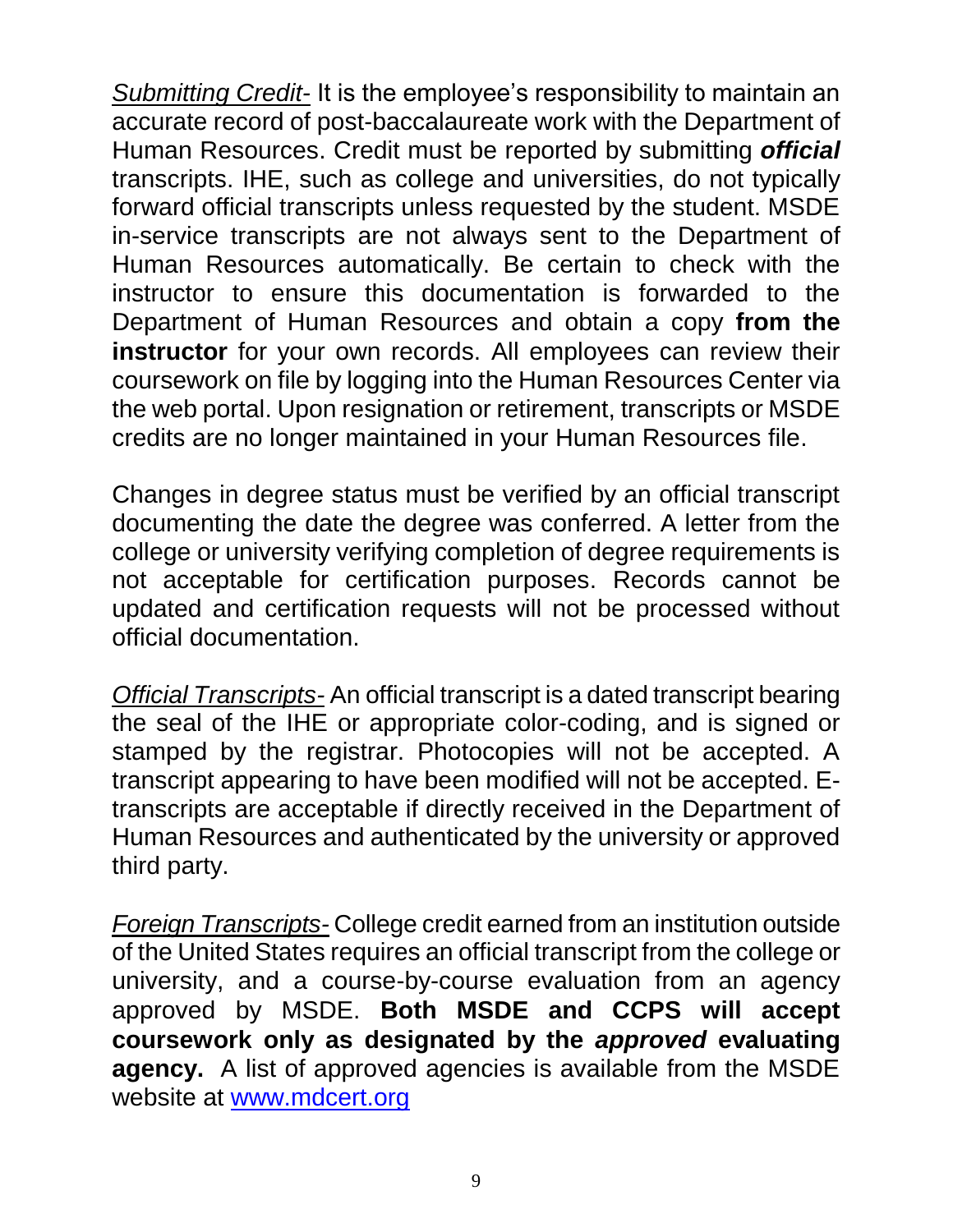*Regional Accreditation*- MSDE and CCPS will only recognize credits and degrees earned through educational institutions accredited by the National Council for Accreditation of Teacher Education (NCATE) or one of the regional accrediting associations. Check with the individual college/institution regarding their accreditation or with the Department of Human Resources.

## *Reading Coursework Requirements*

All certificated teachers are required to show completion of course work in reading or submit a qualifying score for the MSDE approved assessment in reading.

**Note: See Senior Teacher Exemption pg. 15**

Maryland law does not require administrators or supervisors to take the reading course as long as they hold the appropriate administrative endorsement work. **However,** as a condition of continuing employment with CCPS, all instructional based administrative personnel are required to maintain their subject area endorsement(s). Therefore, these certificated personnel are also required to meet the reading course work requirement.

Non-instructional administrators who hold Maryland teacher certification may choose to drop their subject area endorsement(s) rather than take the reading course work; however, if at a later date they seek an instructional position, they will be required to reinstate their subject area endorsement(s) which may require meeting current standards and tests.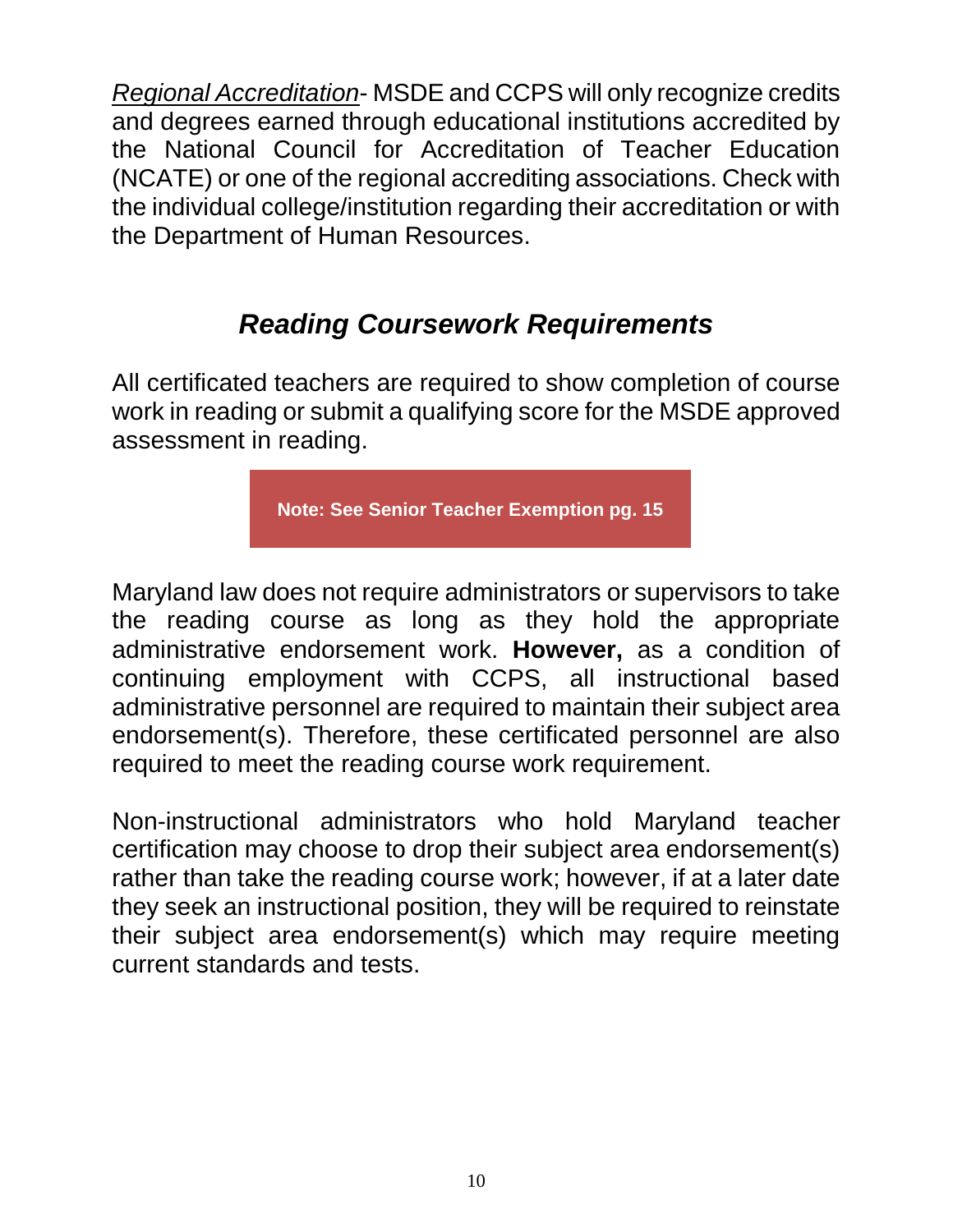| TYPES OF CERTIFICATES & REQUIRED READING COURSE WORK                                                                                                      |                                                                                                                                                                                                                                                                                                                                      |  |
|-----------------------------------------------------------------------------------------------------------------------------------------------------------|--------------------------------------------------------------------------------------------------------------------------------------------------------------------------------------------------------------------------------------------------------------------------------------------------------------------------------------|--|
| <b>SUBJECT AREA and/or POSITION HELD</b>                                                                                                                  | <b>CREDITS</b>                                                                                                                                                                                                                                                                                                                       |  |
| <b>Early Childhood Education</b><br><b>Elementary Education</b><br><b>Generic Special Education</b><br>Birth - Grade 3                                    | 12 semester hour credits<br>Six (6) credits in first full certification<br>cycle and remaining six (6) credits in                                                                                                                                                                                                                    |  |
| Grades 1 - 8                                                                                                                                              | second full certification cycle                                                                                                                                                                                                                                                                                                      |  |
| <b>All Secondary Subject Areas</b><br>All PreK-12 Specialty Areas<br>Media                                                                                | Six (6) semester hour credits                                                                                                                                                                                                                                                                                                        |  |
| Generic Special Ed Grades 6-Adult                                                                                                                         |                                                                                                                                                                                                                                                                                                                                      |  |
| <b>Principals</b><br><b>Assistant Principals</b><br><b>Instructional Supervisors</b><br><b>Assistant Supervisors</b><br><b>Instructional Coordinators</b> | Six (6) semester hour credits or twelve<br>(12) semester hour credits depending<br>upon subject area certification.<br>Six (6) credits in first full certification<br>cycle and remaining six (6) credits in<br>second full certification cycle<br>Administrators in these positions must<br>maintain their subject area endorsement |  |
| <b>School Counselors</b>                                                                                                                                  | as a condition of continuing employment.                                                                                                                                                                                                                                                                                             |  |
| <b>Reading Teacher/Specialist</b><br><b>PPW</b><br>Psychometrist<br><b>School Psychologist</b><br><b>All Non-Instructional Administrators</b>             | Exempt<br>Reading course work not required as<br>condition of employment or by Maryland<br>certification regulations                                                                                                                                                                                                                 |  |

All reading courses taken prior to certification or through MSDE inservice course work will be considered. RC is not acceptable toward meeting the reading requirements.

The Department of Human Resources will provide individual reading evaluations for CCPS certificate holders at the time the certificate is renewed. It is the employee's responsibility to review the evaluation to ensure the accuracy of the information provided. If there are any discrepancies, please contact the Department of Human Resources immediately.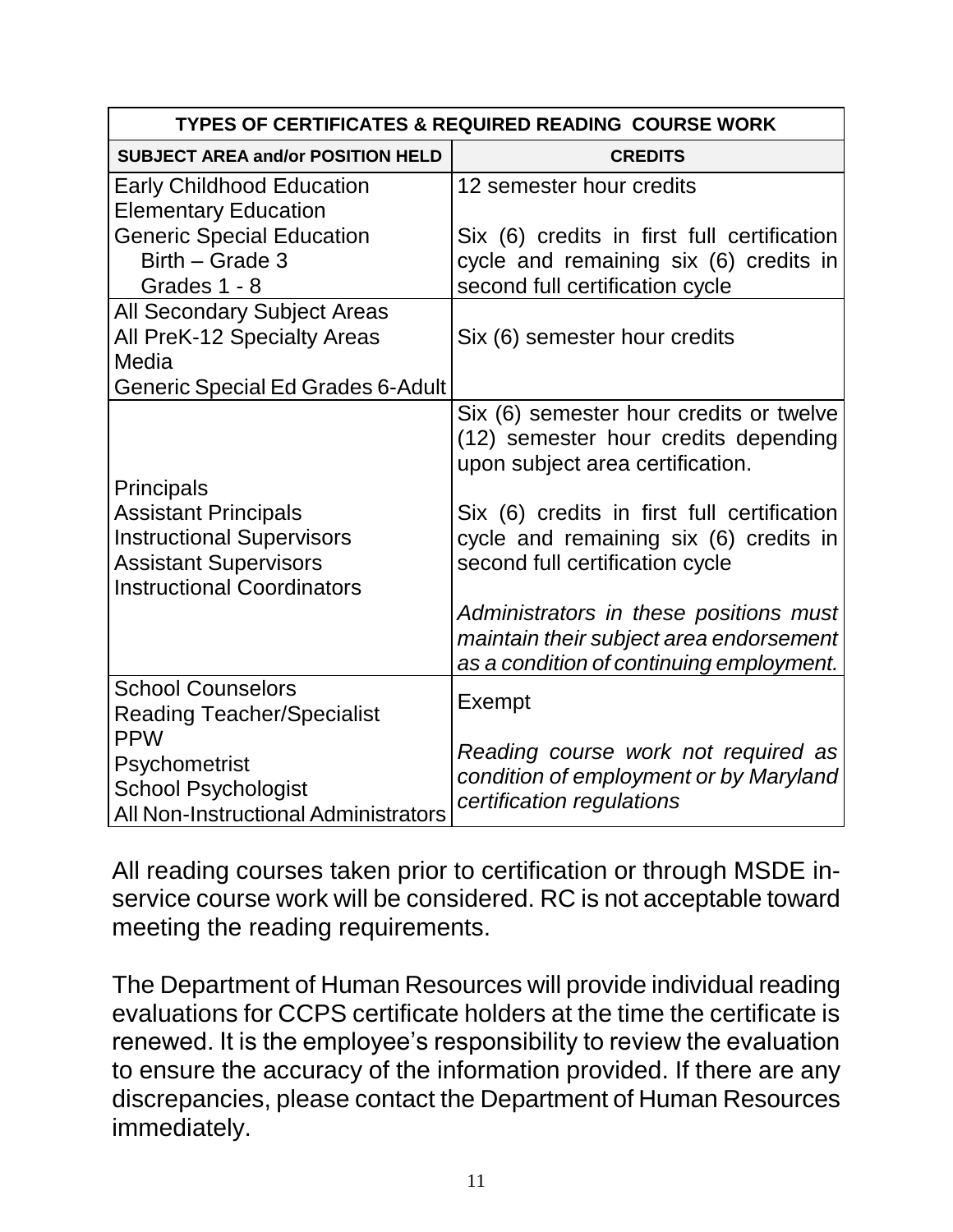#### **MSDE requires that all reading course work must meet the areas noted below and must be Maryland approved courses.**

| <b>Early Childhood, Elementary &amp; Special Education Teachers</b> |                                       |  |  |
|---------------------------------------------------------------------|---------------------------------------|--|--|
| Processes & Acquisition of                                          | <b>Materials for Teaching Reading</b> |  |  |
| Reading                                                             | Exposes teachers to a variety of      |  |  |
| Explains the process of language                                    | texts to be used in their classes     |  |  |
| development, including impact of                                    | and explains strategies<br>for        |  |  |
| phonemic awareness, and how the                                     | selecting and evaluating materials.   |  |  |
| brain<br>responds to<br>reading                                     |                                       |  |  |
| acquisition.                                                        | <b>Assessment for Reading</b>         |  |  |
|                                                                     | Instruction                           |  |  |
| <b>Instruction of Reading</b>                                       | Shows teachers how to use state,      |  |  |
| Shows teachers how to use a                                         | local, and classroom assessment       |  |  |
| balanced<br>Οf<br>program                                           | data to make ongoing instructional    |  |  |
| graphophonics, semantics, and                                       | changes.                              |  |  |
| syntactics in teaching reading.                                     |                                       |  |  |
| <b>Secondary Content Area, Special Education &amp; PreK-12</b>      |                                       |  |  |
|                                                                     | <b>Teachers</b>                       |  |  |
| <b>Teaching Reading in the</b>                                      | <b>Teaching Reading in the</b>        |  |  |
| <b>Secondary Content Areas I</b>                                    | <b>Secondary Content Areas II</b>     |  |  |
|                                                                     |                                       |  |  |
| Introduces teachers to the                                          | Expands on Part I, focusing on        |  |  |
| assessment of student reading,                                      | types of reading<br>skills,<br>and    |  |  |
| cognitive strategies in reading,                                    | instruction.                          |  |  |
| incorporating reading skills through                                |                                       |  |  |
| student-centered instruction, and                                   |                                       |  |  |
| intrinsic and extrinsic motivation for                              |                                       |  |  |
| reading.                                                            |                                       |  |  |

## *Certification Evaluations*

*APC Evaluation-* Certificated employees automatically receive an evaluation for the APC at the time the SPC I is renewed and the SPC II is issued. This evaluation shows the course work completed to date and additional course work needed to be eligible for the initial APC. The certificate holder should update their copy of the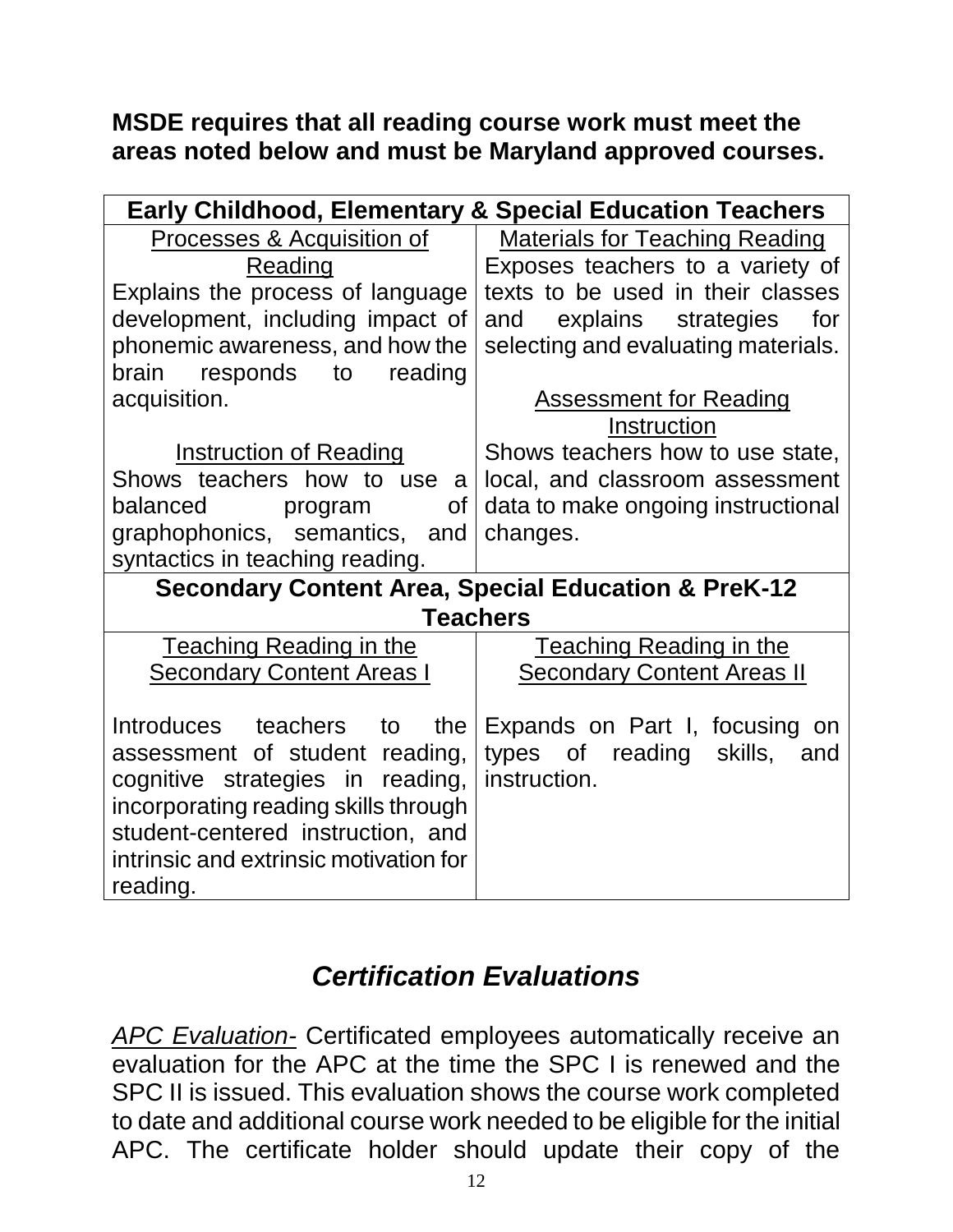evaluation as additional course work is completed. Updates are not provided by the Department of Human Resources unless requested in writing or by email.

*Endorsements & Evaluations for Additional Certification Areas-*Certificated employees may request evaluations of their course work for additional endorsements in other subject areas. These requests must be made in writing or email. The evaluation will reflect the course work or other requirements needed to satisfy the specific subject area endorsement. **Only employees under contract with CCPS are eligible to request evaluations through the Department of Human Resources.** Non-contractual employees should direct their inquiries to MSDE at 410-767-0412 or access the MSDE website at [www.mdcert.org](http://www.mdcert.org/)

Evaluations for endorsements are valid for three (3) years from the original evaluation date as long as a minimum of six (6) semester hours of course work is submitted each year toward the endorsement area requested.

## *Areas of Certification*

#### *Administrative and Supervisory*

**Superintendent** Supervisors of Instruction, Assistant Principals, and **Principals** Supervisor of Guidance Supervisor or School Psychological Services Supervisor of Pupil Personnel Supervisor of Special Education Supervisor of Teachers of Hearing Impaired

#### *Elementary*

Early Childhood (PreK-3) Elementary Education (1-6)

Instructional Leadership: STEM (PreK-6) Mathematics Instructional Leader (PreK-6)

#### *Middle School Areas (4-9)*

English/Language Arts **Mathematics** Mathematics Instructional Leader **Science** Social Studies

#### *Special Education*

Infant/Primary (Birth – Grade 3) Elementary/Middle (Grades 1-8) Secondary/Adult (Grades 6-Adult) Hearing Impaired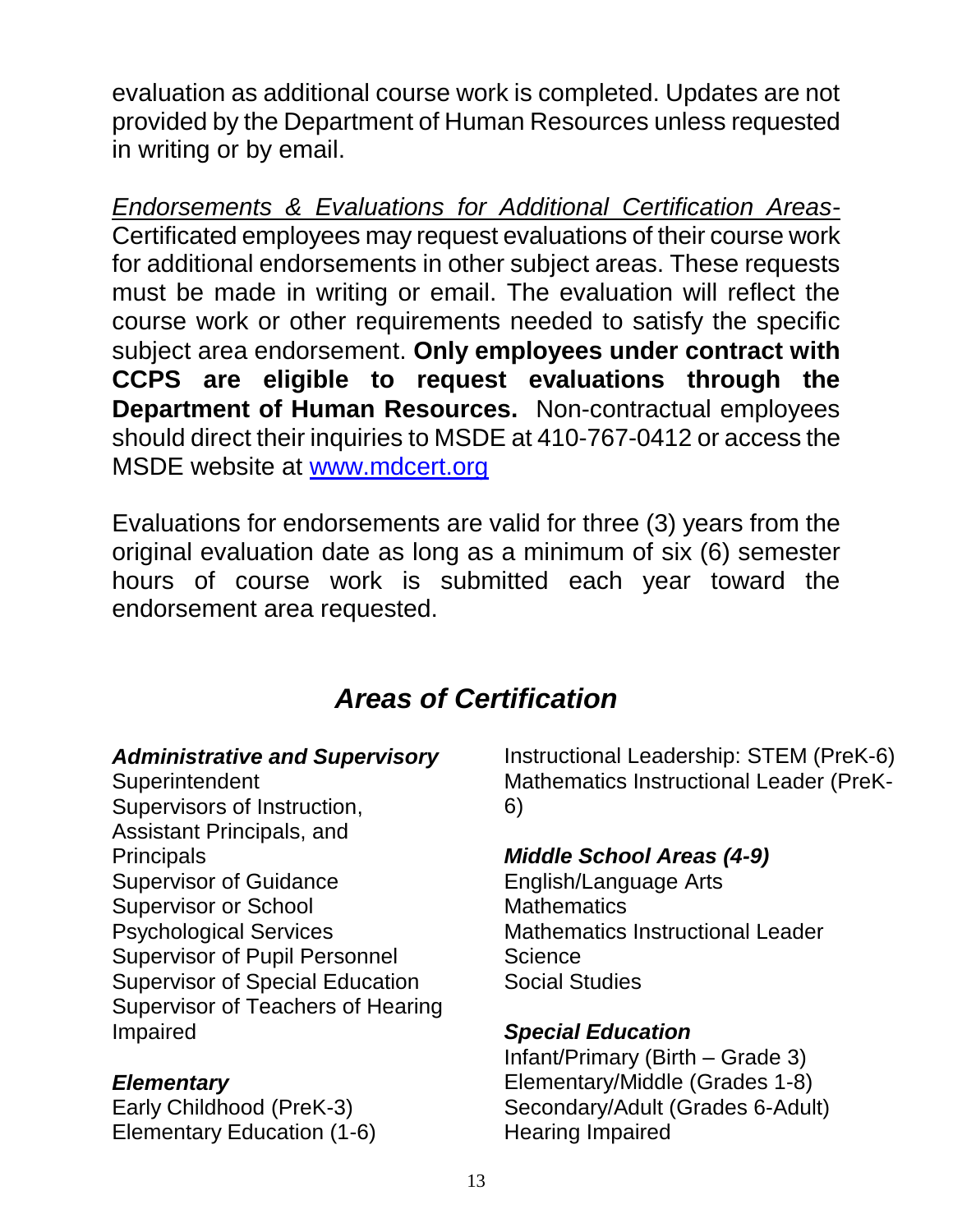Severely Profoundly Disabled Visually Impaired

#### *Specialty Areas (PreK-12)*

American Sign Language Art Dance ESOL (English for Speakers of Other Languages) Environmental Education **Health Music** Physical Education World Languages

#### *Specialists*

Gifted and Talented Specialist School Counselor Library Media Specialist Pupil Personnel Worker Reading Specialist Reading Teacher Psychometrist School Psychologist School Social Worker

### *General Secondary Content Areas (7- 12)*

**Agriculture Biology** Business Education **Chemistry** Computer Science Earth/Space Science English Environmental Science Family and Consumer Science **Geography History Marketing Mathematics** Physical Science **Physics** Political Science Professional and Technical Education Social Studies Specialized Professional Areas Speech Communication Technology Education Theater 7-12 Work Based Learning Coordinator

## *Maryland Teacher Certification Tests (Praxis I & II)*

In addition to meeting basic certification requirements, candidates must meet Maryland teaching certification testing requirements.

Designate MSDE as a score recipient at the time of testing. Test results should also be forwarded to the Department of Human Resources at CCPS so that certification records can be updated.

Information concerning registration procedures, fees and forms, as well as test dates and locations can be found in the Praxis Series